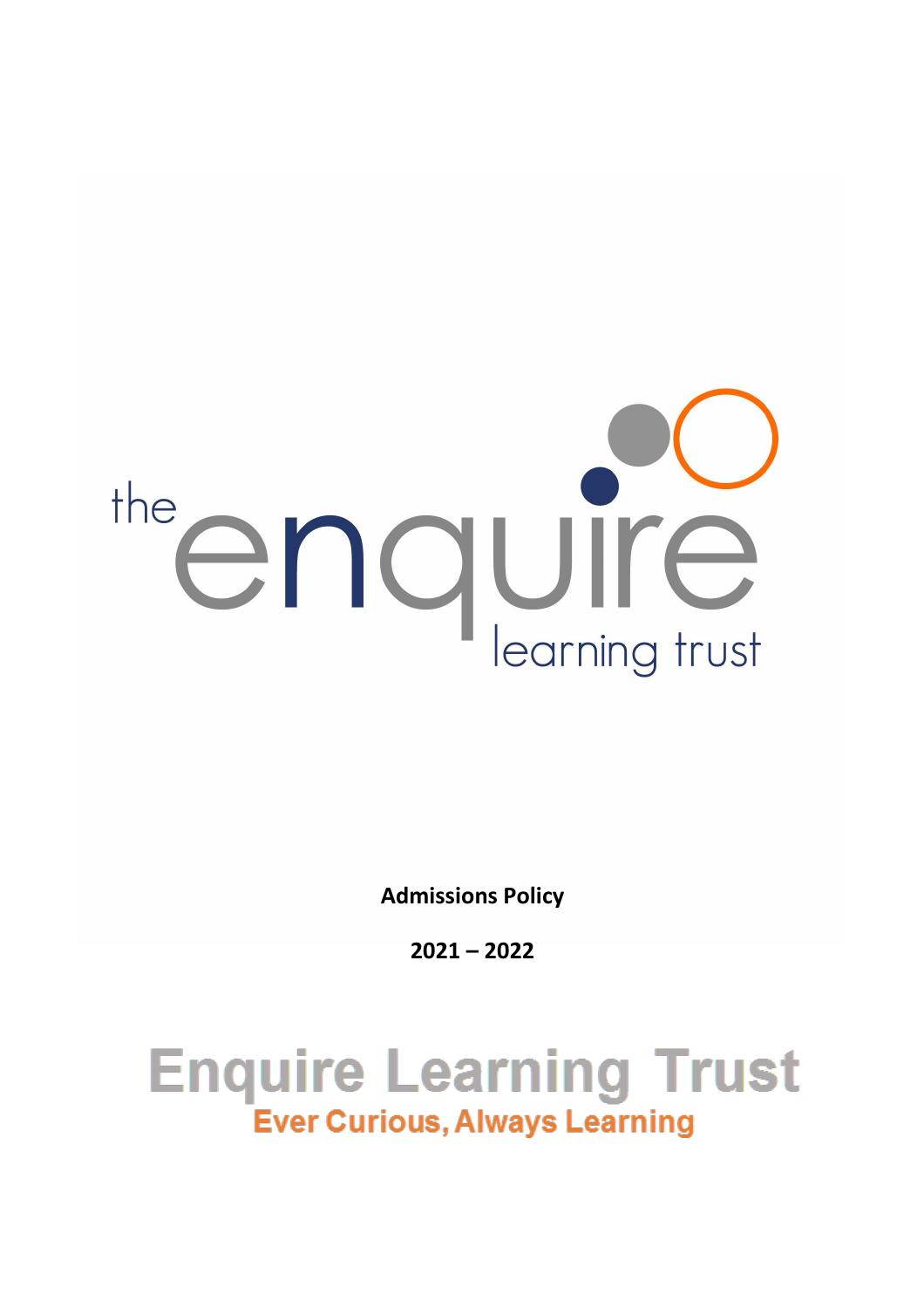

# **Contents**

|    | Contents                                                | $\overline{2}$ |
|----|---------------------------------------------------------|----------------|
| 1. | Aims                                                    | 3              |
| 2. | Legislation and statutory requirements                  | 3              |
| 3. | Definitions                                             | 3              |
| 4. | How to apply                                            | 5              |
| 5. | Requests for admission outside the normal age group     | 5              |
| 6. | 6.1 Allocation of places                                | $\,6$          |
|    | 6.2 Oversubscription criteria                           | $\overline{7}$ |
|    | 6.3 Tie Break                                           | 8              |
| 7. | In-year admissions                                      | 8              |
| 8. | Deferred entry or admission below compulsory school age | $9\,$          |
| 9. | Appeals                                                 | 9              |

# **Version History**

| Date     | Author         | Version | Comment                                                                                                                                                                         |
|----------|----------------|---------|---------------------------------------------------------------------------------------------------------------------------------------------------------------------------------|
| 7/11/19  | Sara Gartshore |         | Consultation on Buckingham PAN                                                                                                                                                  |
| Nov 2019 | Sara Gartshore |         | References to SEN statements<br>removed and updated with EHCP<br>reference.                                                                                                     |
| Jan 2020 | Sara Gartshore |         | Updates as per LA advice on:<br>LAC outside England - page 7<br>Correct definition re staff at<br>academy - page 4<br>Deferred entry or below<br>compulsory school age - page 9 |
|          |                |         |                                                                                                                                                                                 |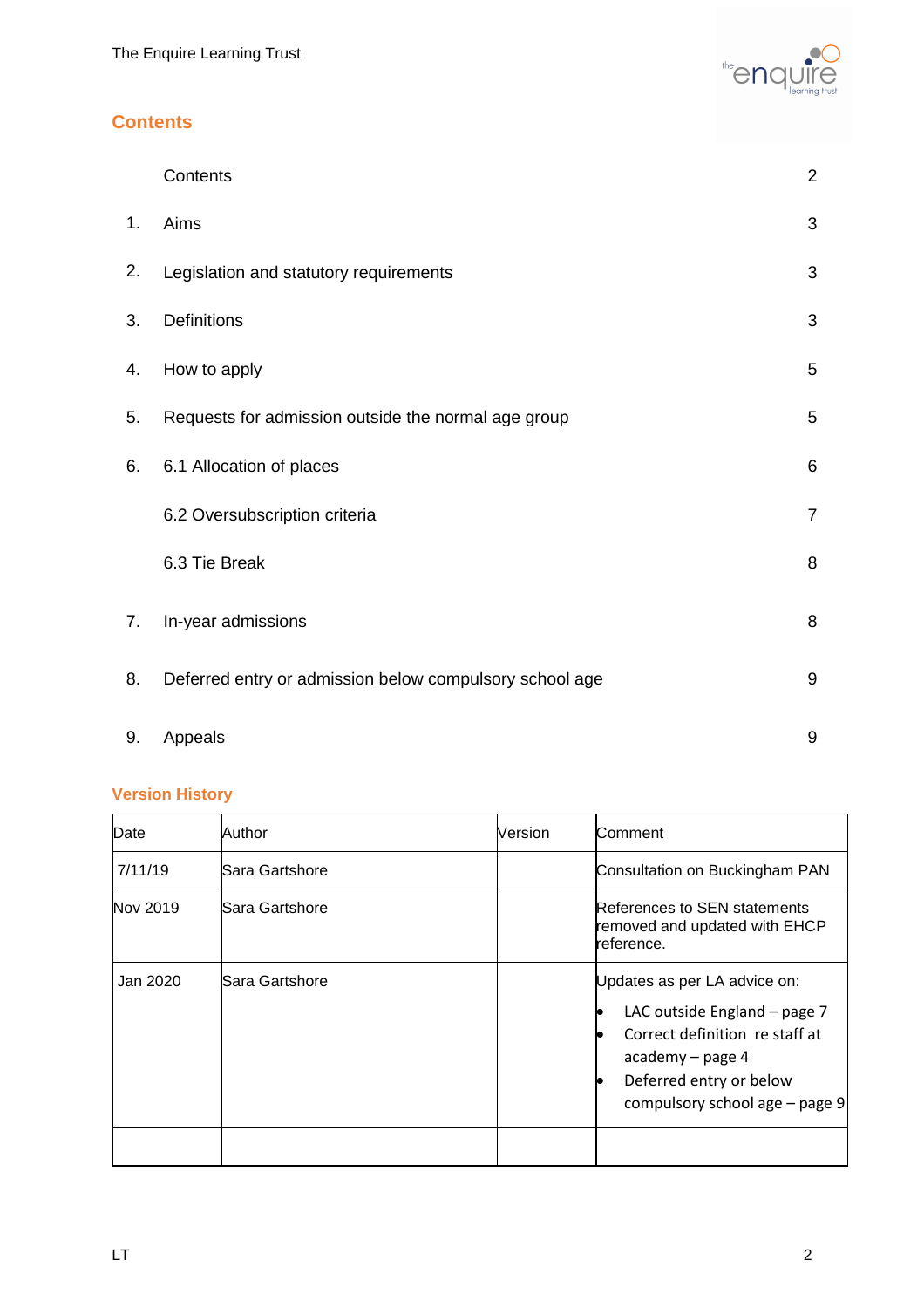

### **1. Aims**

This policy aims to:

- Explain **how to apply** for a place at the school
- Set out the school's **arrangements for allocating places to the pupils** who apply
- Explain **how to appeal** against a decision not to offer your child a place

### **2. Legislation and statutory requirements**

This policy is based on the following advice from the Department for Education (DfE):

- [School Admissions Code](https://www.gov.uk/government/publications/school-admissions-code--2)
- [School Admission Appeals Code](https://www.gov.uk/government/publications/school-admissions-appeals-code)

As an academy, the school is required by its funding agreement to comply with these codes, and with the law relating to admissions as set out in the [School Standards and Framework Act](http://www.legislation.gov.uk/ukpga/1998/31/contents)  [1998.](http://www.legislation.gov.uk/ukpga/1998/31/contents)

This policy complies with our funding agreements and Articles of Association.

### **3. Definitions**

The **normal admissions round** is the period during which parents can apply for state-funded school places at the school's normal point of entry, using the common application form provided by their home local authority.

**Looked after children** are children who, at the time of making an application to a school, are:

- In the care of a local authority, or
- Being provided with accommodation by a local authority in exercise of its social services functions

**Previously looked after children** are children who were looked after, but ceased to be so because they:

- Were adopted under the Adoption Act 1976 or the Adoption and Children Act 2002, or
- Became subject to a child arrangements order, or
- Became subject to a special guardianship order

A child reaches **compulsory school age** on the prescribed day following his or her fifth birthday (or on his or her fifth birthday if it falls on a prescribed day). The prescribed days are 31 December, 31 March and 31 August.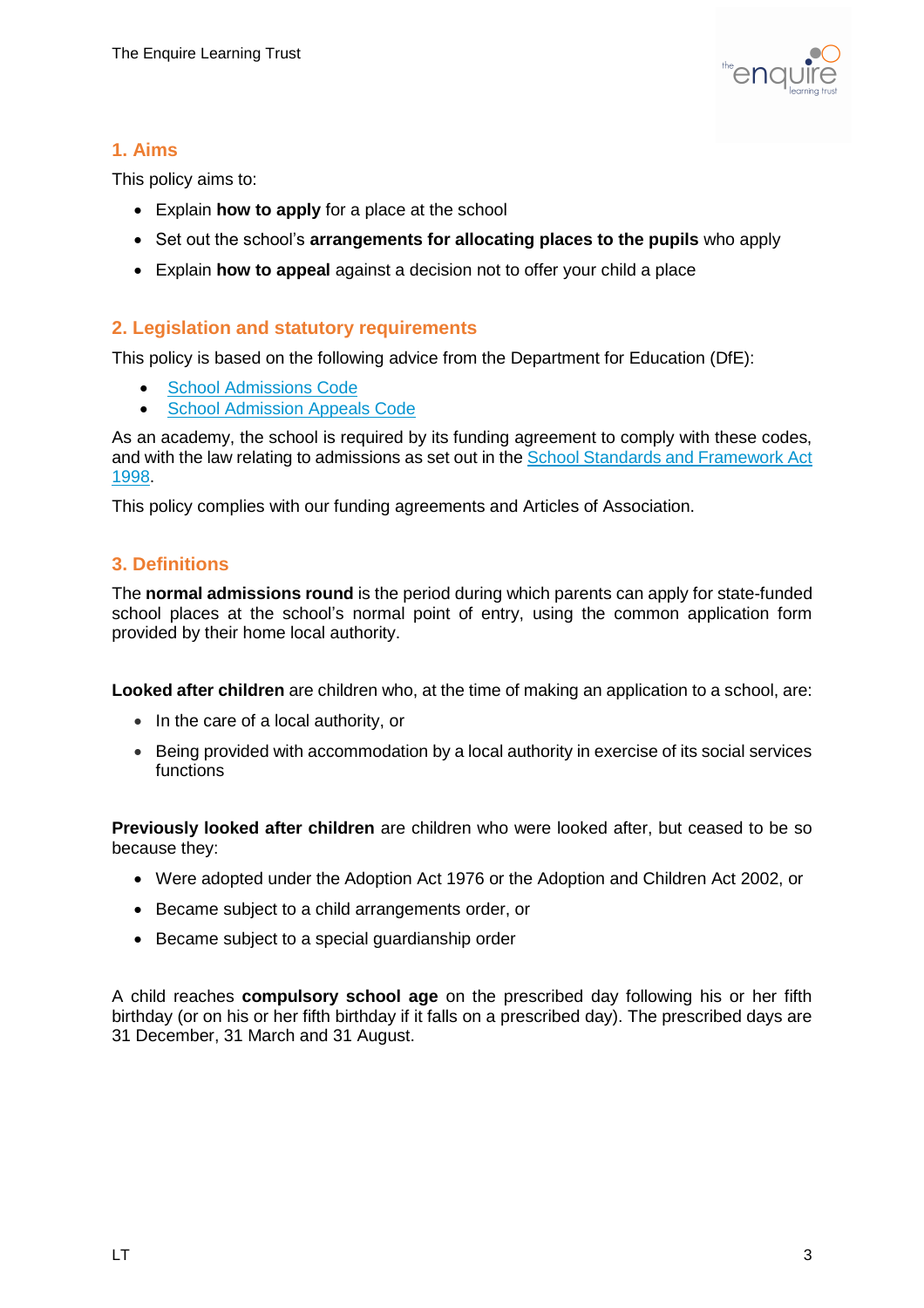

### **Rules for siblings**

Included in this factor are step siblings and half siblings living at the same address and who will be attending the academy at the expected time of admission.

### **Rules for Residence**

By home we mean the address where the child lives for the majority of the school term time with a parent who has parental responsibility as defined in the Children Act 1989. Or any child in the household where an adult in the household is defined as a parent for the purposes of Section 576 of the Education Act 1996. This could include a person who is not a parent but who has responsibility for her or him. It could include a child's guardians but will not usually include other relatives such as grandparents, aunts, uncles etc. unless they have all the rights, duties, powers and responsibilities and authority, which by law a parent of a child has in relation to the child and their property.

Where your child lives normally during the school week with more than one parent at different addresses, the home address for the purposes of school admissions will be the one where the child spends the majority of term time. If you can show that your child spends an equal amount of time at both addresses during school term time, you can choose which address to use on the application.

If you have more than one home, we will take as the home address the address where you and your child normally live for the majority of the school term time.

### **Children of staff at the Academy**

Either

a) where the member of staff has been employed at the school for two or more years at the time at which the application for admission to the school is made, or

b) where the member of staff is recruited to fill a vacant post for which there is a demonstrable skill shortage

### **Distance**

For all Tameside Academies distance will be measured as a straight line from the child's home address, using the address point assigned by the National Land and Property Gazetteer, to the main gate to the school property. Measurements will be made using the local authority's school admissions data mapping software, which uses a Geographical Information System based on Ordnance Survey.

For all Lincolnshire academies distance will be measured as a straight line calculated electronically to three figures after the decimal point by Lincolnshire County Council school admissions team from the Post Office address of the home to the Post Office address point of the school.

For all North East Lincolnshire, North Yorkshire, Middlesbrough and Stockton On Tees academies distance will be measure by a straight line from the from door of the child's home address (including flats) to the main entrance of the academy, using the local authorities computerized measuring system, with those living closer to the academy receiving the higher priority.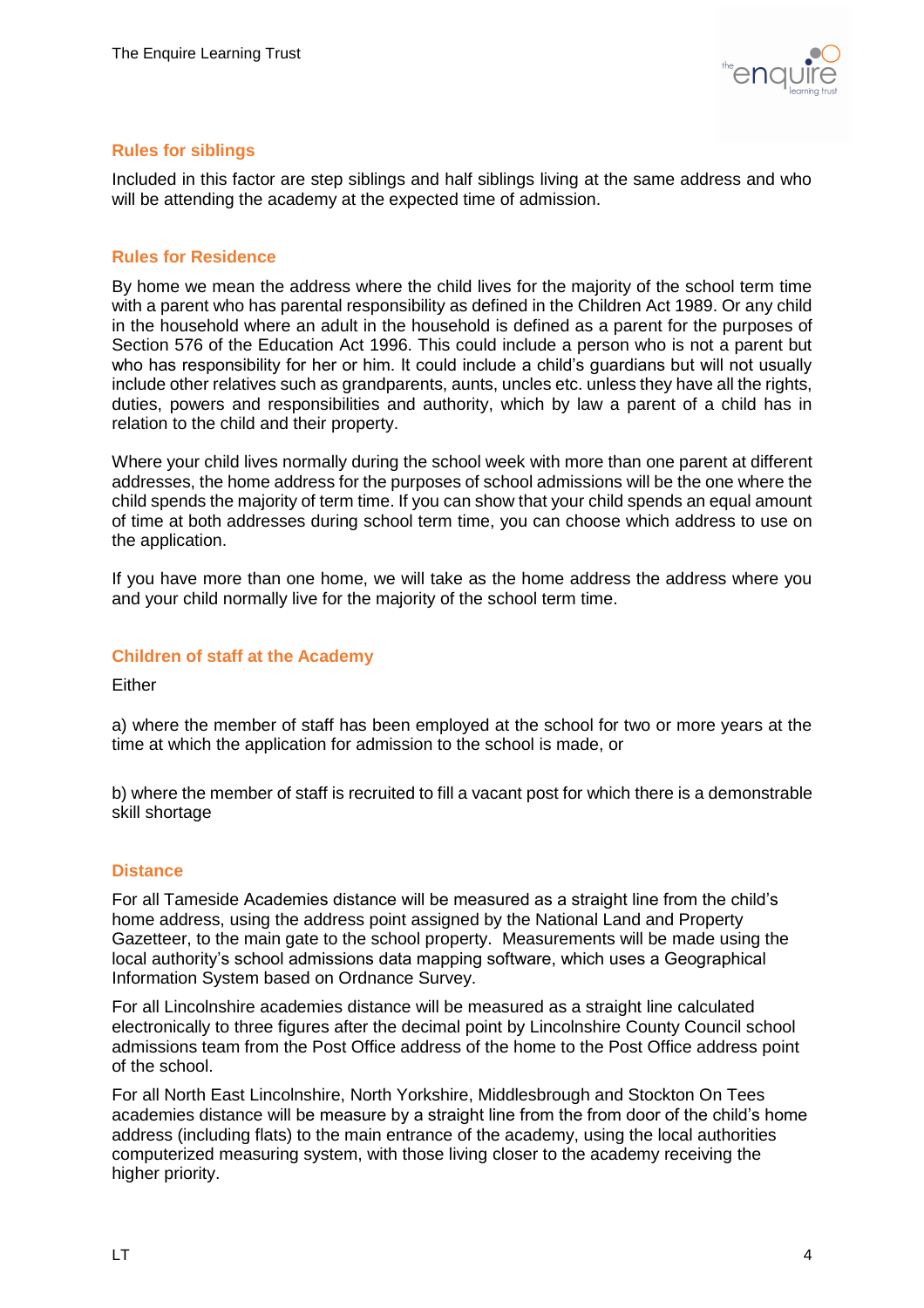

For all Hull County Council academies distance will be measured by the shortest available safe route for pedestrians along footpaths, using footpaths alongside roads marked on the current street map of the City. Front entrance of home property (residence) to main entrance of school site is used. The Authority will use Routefinder, a computer mapping system, to make measurements.

### **4. How to apply**

For applications in the normal admissions round you should use the application form provided by your home local authority (regardless of which local authority the schools are in). This maybe an electronic form. You can use this form to express your preference for a minimum of 3 state-funded schools (6 choices in Tameside Local Authority), in rank order.

You will receive an offer for a school place directly from your local authority.

Please note, pupils already attending our nursery will not transfer automatically into the main school. A separate application must be made for a place in reception.

### **5. Requests for admission outside the normal age group**

Parents are entitled to request a place for their child outside of their normal age group. Parents may request that their child is admitted to a year group outside their normal age range, for instance where the child is gifted or talented or where a child has suffered from particular social or medical issues impacting on his or her schooling.

Decisions on requests for admission outside the normal age group will be made on the basis of the circumstances of each case and in the best interests of the child concerned. In accordance with the School Admissions Code, this will include taking account of:

- Parents' views
- Information about the child's academic, social and emotional development
- Where relevant, their medical history and the views of a medical professional
- Whether they have previously been educated out of their normal age group
- Whether they may naturally have fallen into a lower age group if it were not for being born prematurely
- The headteacher's views

Wherever possible, requests for admission outside a child's normal age group will be processed as part of the main admissions round. They will be considered on the basis of the admission arrangements laid out in this policy, including the oversubscription criteria listed in section 6. Applications will not be treated as a lower priority if parents have made a request for a child to be admitted outside the normal age group.

Parents will always be informed of the reasons for any decision on the year group a child should be admitted to. Parents do not have a right to appeal if they are offered a place at the school but it is not in their preferred age group.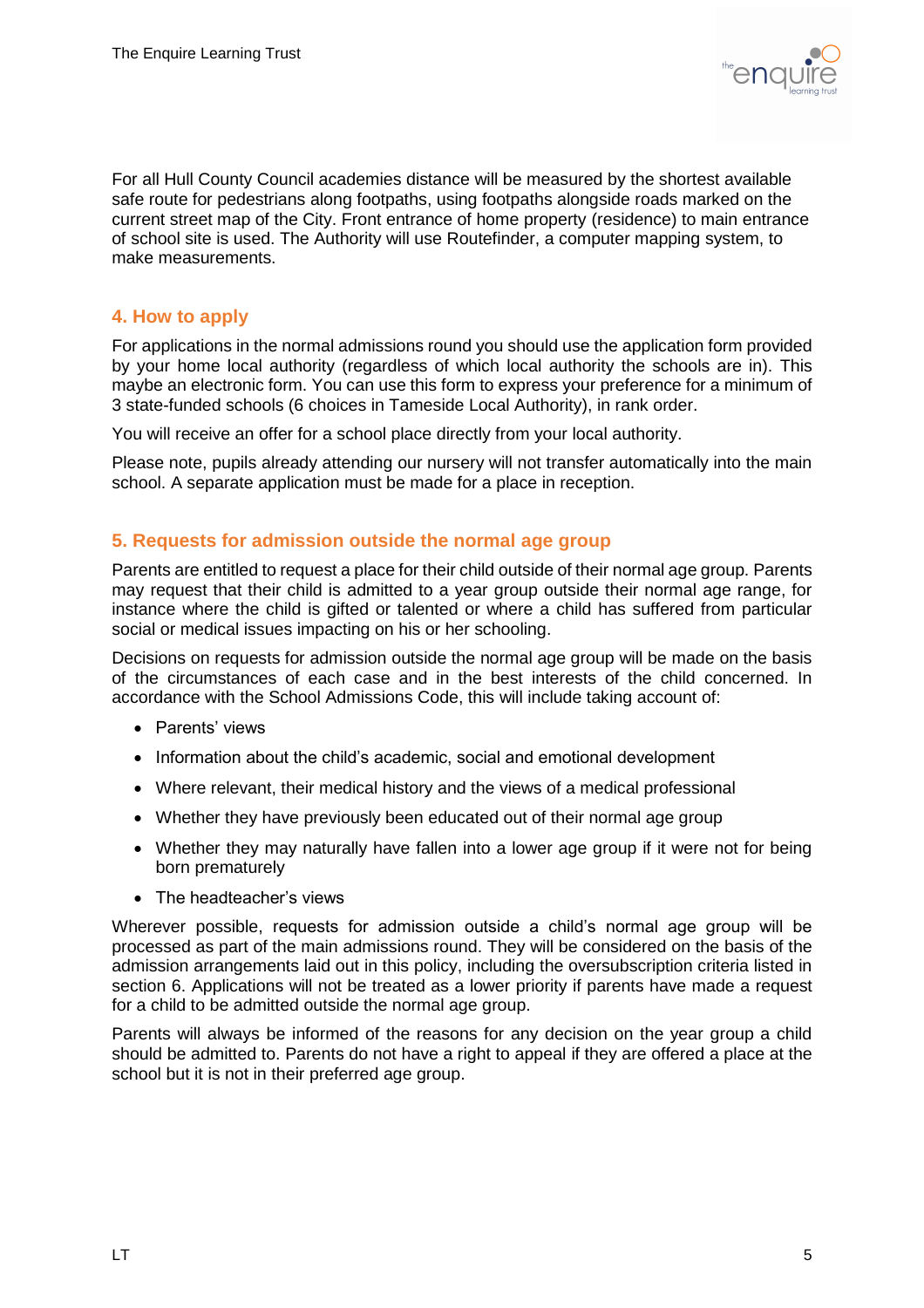

# **6. Allocation of places**

## **6.1 Admission number**

| <b>North Yorkshire</b>                  |                                   |  |  |  |  |
|-----------------------------------------|-----------------------------------|--|--|--|--|
| Roseberry Primary Academy               | 30                                |  |  |  |  |
|                                         | *PAN is 30 for EYFS and 21 for Y3 |  |  |  |  |
| <b>Stokelsey Primary Academy</b>        | 45                                |  |  |  |  |
| East Whitby Primary Academy             | 45                                |  |  |  |  |
| <b>Stakesby Primary Academy</b>         | 30                                |  |  |  |  |
| <b>Stockton on Tees</b>                 |                                   |  |  |  |  |
| Hardwick Green Primary Academy          | 60                                |  |  |  |  |
| <b>Yarm Primary</b>                     | 60                                |  |  |  |  |
| Harrow Gate Primary Academy             | 60                                |  |  |  |  |
| Middlesbrough                           |                                   |  |  |  |  |
| Rose Wood Primary Academy               | 50                                |  |  |  |  |
| Easterside Primary Academy              | 45                                |  |  |  |  |
| <b>Hull Council</b>                     |                                   |  |  |  |  |
| <b>Buckingham Primary Academy</b>       | 30                                |  |  |  |  |
| Southcoates Primary Academy             | 60                                |  |  |  |  |
| <b>North East Lincolnshire</b>          |                                   |  |  |  |  |
| <b>Eastfield Primary Academy</b>        | 30                                |  |  |  |  |
| Middlethorpe Primary Academy            | 30                                |  |  |  |  |
| Laceby Acres Primary Academy            | 30                                |  |  |  |  |
| Humberston Cloverfields Primary Academy | 45                                |  |  |  |  |
| <b>Elliston Primary Academy</b>         | 45                                |  |  |  |  |
| <b>Welholme Primary Academy</b>         | 90                                |  |  |  |  |
| <b>Enfield Primary Academy</b>          | 25                                |  |  |  |  |
| Springfield Primary Academy             | 45                                |  |  |  |  |
| Lincolnshire                            |                                   |  |  |  |  |
| Keelby Primary Academy                  | 30                                |  |  |  |  |
| <b>Tameside</b>                         |                                   |  |  |  |  |
| <b>Manchester Road Primary</b>          | 60                                |  |  |  |  |
| Linden Road Primary Academy             | 30                                |  |  |  |  |
| Moorside Primary Academy                | 60                                |  |  |  |  |
| <b>Godley Primary Academy</b>           | 30                                |  |  |  |  |
| <b>Flowery Field Primary School</b>     | 90                                |  |  |  |  |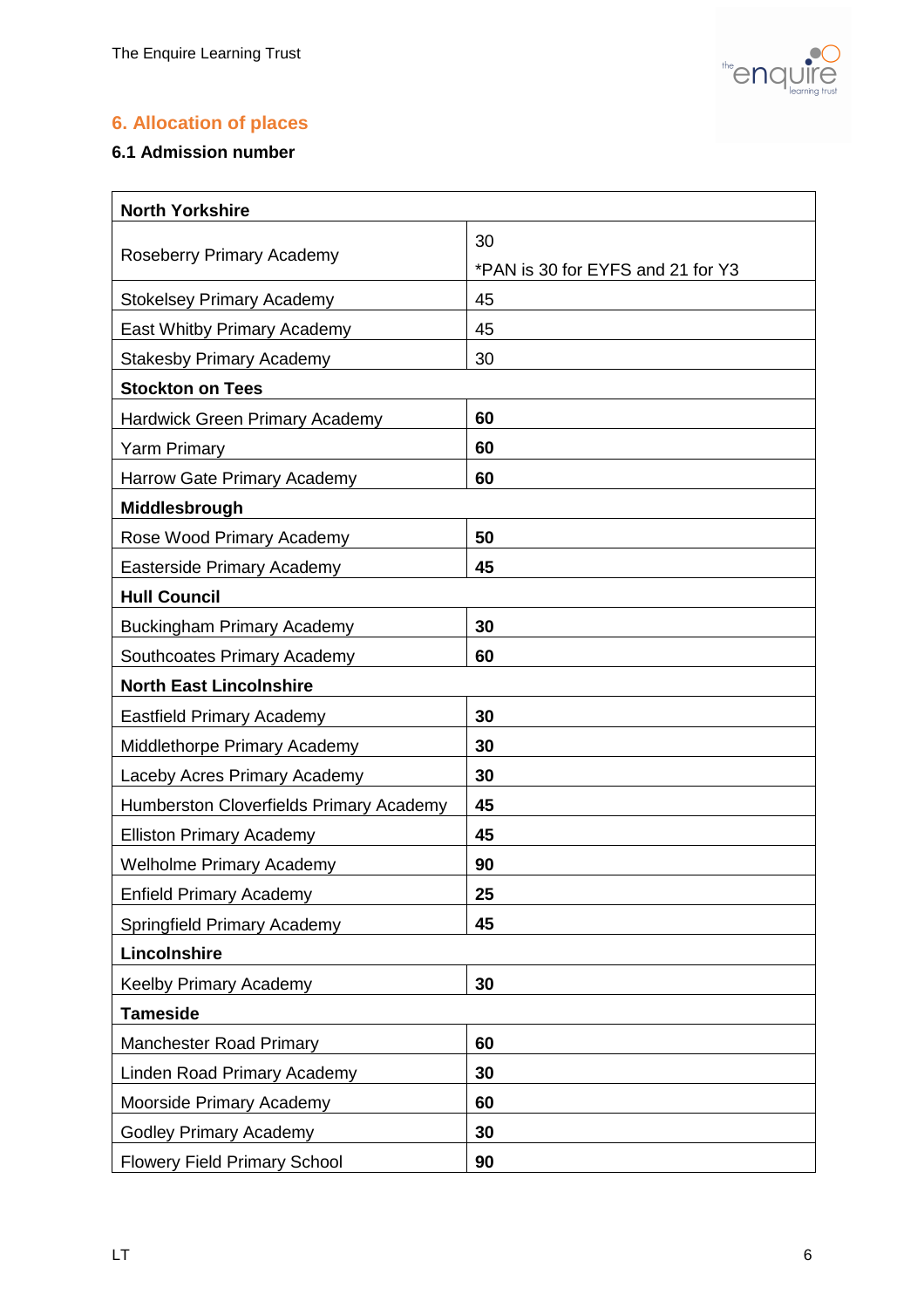

| Oakfield Primary Academy             | 30 |
|--------------------------------------|----|
| Dowson Primary Academy               | 60 |
| <b>Bradley Green Primary Academy</b> | 30 |
| <b>Endeavour Primary Academy</b>     | 45 |

### **6.2 Oversubscription criteria**

All children whose Education, Health and Care (EHC) Plan names the school will be admitted before any other places are allocated.

If the school is not oversubscribed, all applicants will be offered a place.

In the event that the school receives more applications than the number of places it has available, places will be given to those children who meet any of the criteria set out below, in order until all places are filled.

- *1. Children who, at the time of admission, are in the care of a local authority or are provided with accommodation by the authority (looked after children). Also children who were previously looked after but ceased to be so because they were adopted, or became subject to a residence order, child arrangements order or a special guardianship order. This includes children in these situations outside of England.*
- *2. Priority will next be given to children with siblings at the school. Siblings include step siblings, foster siblings, adopted siblings and other children living permanently at the same address. Priority will not be given to children with siblings who are former pupils of the school.*
- *3. Pupils whose main residence is within the catchment area. Parents can view each academy catchment area through their local authority website. NB; criterion 3 is not applicable in full to Lincolnshire or Tameside academies because they do not have catchment areas.*
- *4. Priority will next be given to children of staff at the academy, in either of the following circumstances:*

*a) The member of staff has been employed at the school for two or more years at the time at which the application for admission to the school is made, or b) The member of staff is recruited to fill a vacant post for which there is a demonstrable skill shortage*

*5. Distance* 

*For all Tameside Academies distance will be measured as a straight line from the child's home address, using the address point assigned by the National Land and Property Gazetteer, to the main gate to the school property. Measurements will be made using the local authority's school admissions data mapping software, which uses a Geographical Information System based on Ordnance Survey.*

*For all Lincolnshire academies distance will be measured as a straight line calculated electronically to three figures after the decimal point by Lincolnshire County Council school admissions team from the Post Office address of the home to the Post Office address point of the school.*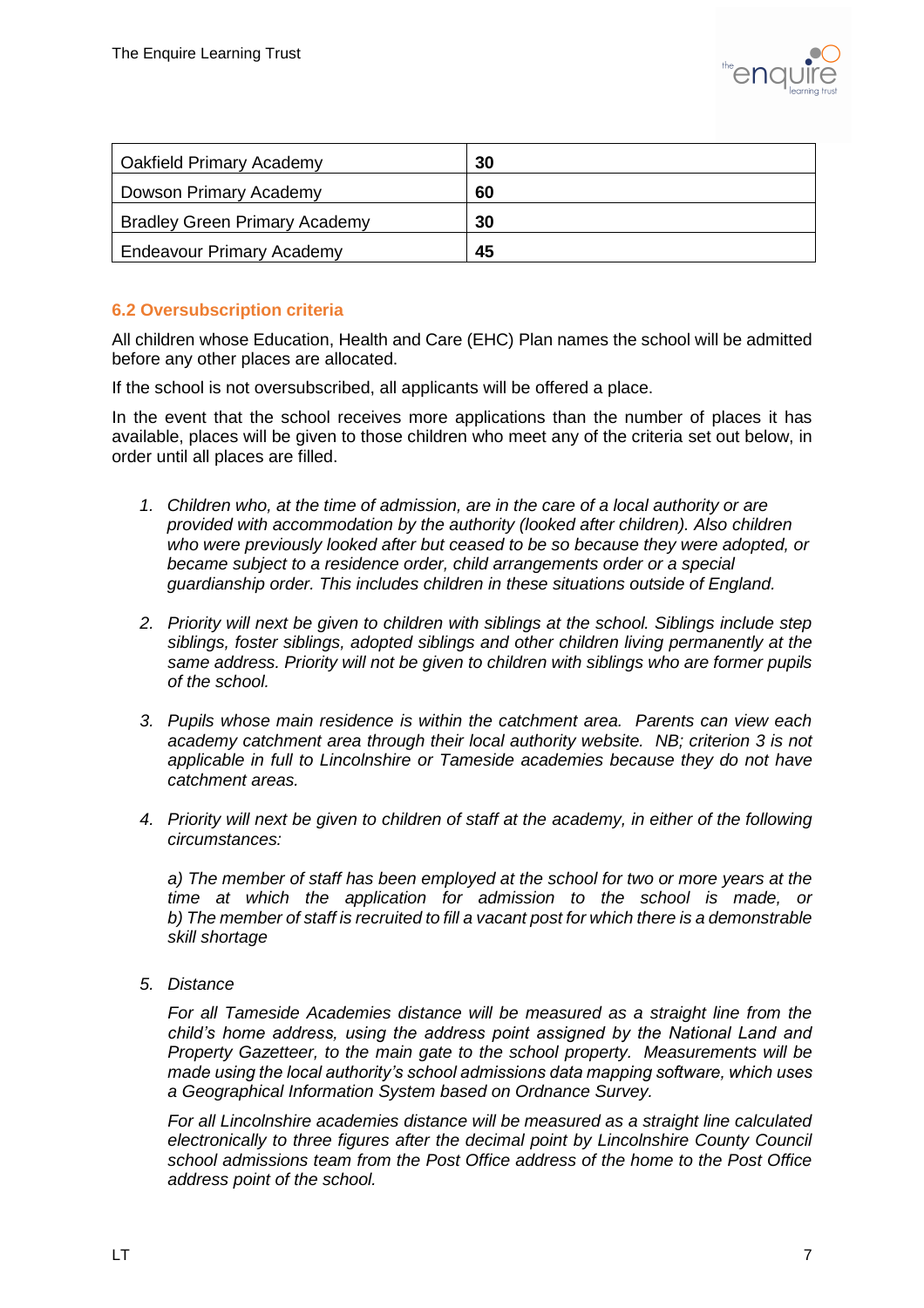

*For all North East Lincolnshire, North Yorkshire, Middlesbrough and Stockton On Tees academies distance will be measure by a straight line from the from door of the child's home address (including flats) to the main entrance of the academy, using the local authorities computerized measuring system, with those living closer to the academy receiving the higher priority.* 

*For all Hull County Council academies distance will be measured by the shortest available safe route for pedestrians along footpaths, using footpaths alongside roads marked on the current street map of the City. Front entrance of home property (residence) to main entrance of school site is used. The Authority will use Routefinder, a computer mapping system, to make measurements.*

*The Enquire Learning Trust and its academies work within all Local Authority Fair Access Protocols.*

### **6. 3 Tie break**

In the case of 2 or more applications that cannot be separated by the oversubscription criteria outlined above, the school will use the distance between the school and a child's home as a tie breaker to decide between applicants. Priority will be given to children who live closest to the school. Distance will be measured as outlined above in criterion 5. A child's home address will be considered to be where he/she is resident for the majority of nights in a normal school week.

Where the distance between 2 children's homes and the school is the same, random allocation will be used to decide between them. This process will be independently verified.

### **7. In-year admissions**

You can apply for a place for your child at any time outside the normal admissions round. As is the case in the normal admissions round, all children whose statement of SEN or EHC plan names the school will be admitted.

Likewise, if there are spaces available in the year group you are applying for, your child will always be offered a place.

If there are no spaces available at the time of your application, your child's name will be added to a waiting list for the relevant year group. When a space becomes available it will be filled by one of the pupils on the waiting list in accordance with the oversubscription criteria listed in section 6.2 of this policy. Priority will not be given to children on the basis that they have been on the waiting list the longest.

Applications for in-year admissions should be sent to your local authority as listed in section 4 of this policy.